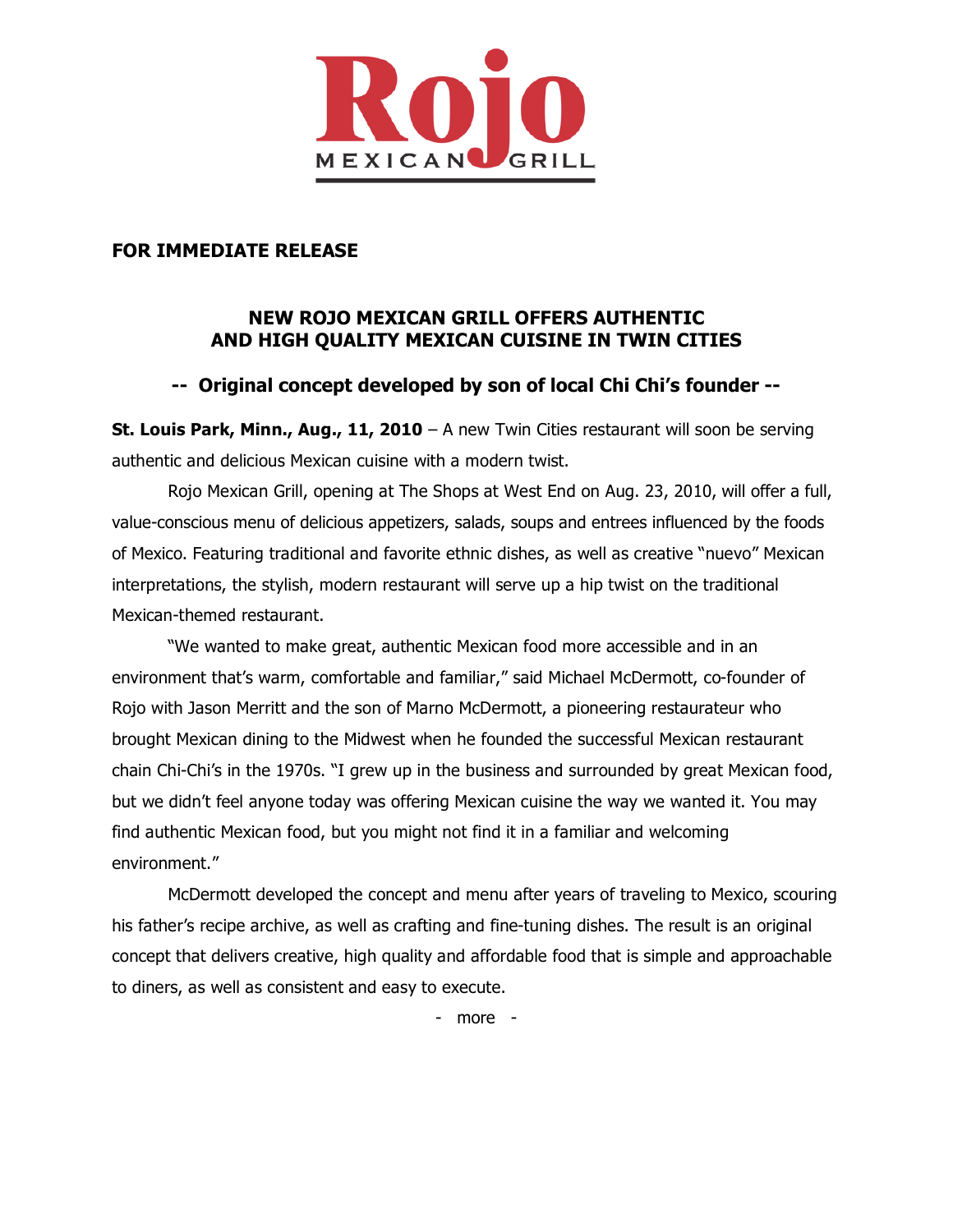"When you come to Rojo we want you to feel you're in a comfortable environment, but to also feel you're being treated to something special and unique," said McDermott. Internationally renowned professional poker player Phil Ivey is also an investor in the concept.

### **The Cuisine**

Rojo will serve new culinary creations and many traditional dishes, such as quesadillas, tacos and enchiladas, but with bold new flavors or in unique presentations. Ingredients, such as the tortillas, guacamole, and salsas, will be made fresh from scratch each day. And Rojo uses special proprietary blends of Mexican spices to create the unique recipes.

"People should find our meals familiar, but with an unexpected or unique variation," said McDermott.

Standout appetizers include the Cotija Grilled Corn (two cobs of sweet corn smothered in Mexican spices and cheese) and the Roasted Pablano Queso (a blend of Manchego and Oaxaca cheeses with roasted vinaigrette). The Fish Tacos made with sautéed snapper and the Carne Asada Tacos consisting of marinated grilled skirt steak with caramelized onions, cheese and other additions, promise to be crowd favorites. Signature entrees include the Black Chile made with pasilla chile, onions, Serrano peppers and pork, as well as the Carnitas consisting of citrus marinated pork shoulder with garlic and brown sugar. Desserts, plentiful side dishes and kidfriendly meals round out the menu.

The Tequila Bar will offer more than 75 bottles of tequila housed in a glass tower, in addition to a full liquor, wine and beer menu. Specialty cocktails are available such as margaritas, sangrias and over 30 other tequila-based recipes, many made with real Mexican fruit. Tequila flights will allow patrons to taste tequila from more than 17 different distilleries. A "coinstyle" margarita will be available to let people experience the tequila without all the extras. Spanish and classic northern California red and white wines will be featured.

### **The Décor**

The stylish 5,800 sq. ft. Rojo restaurant seats more than 280 guests and was designed to evoke traditional Mexican décor, but with a modern influence. Warm woods and soft red upholstery are offset by accents of leather, stone and steel. The dining room will offer

- more -